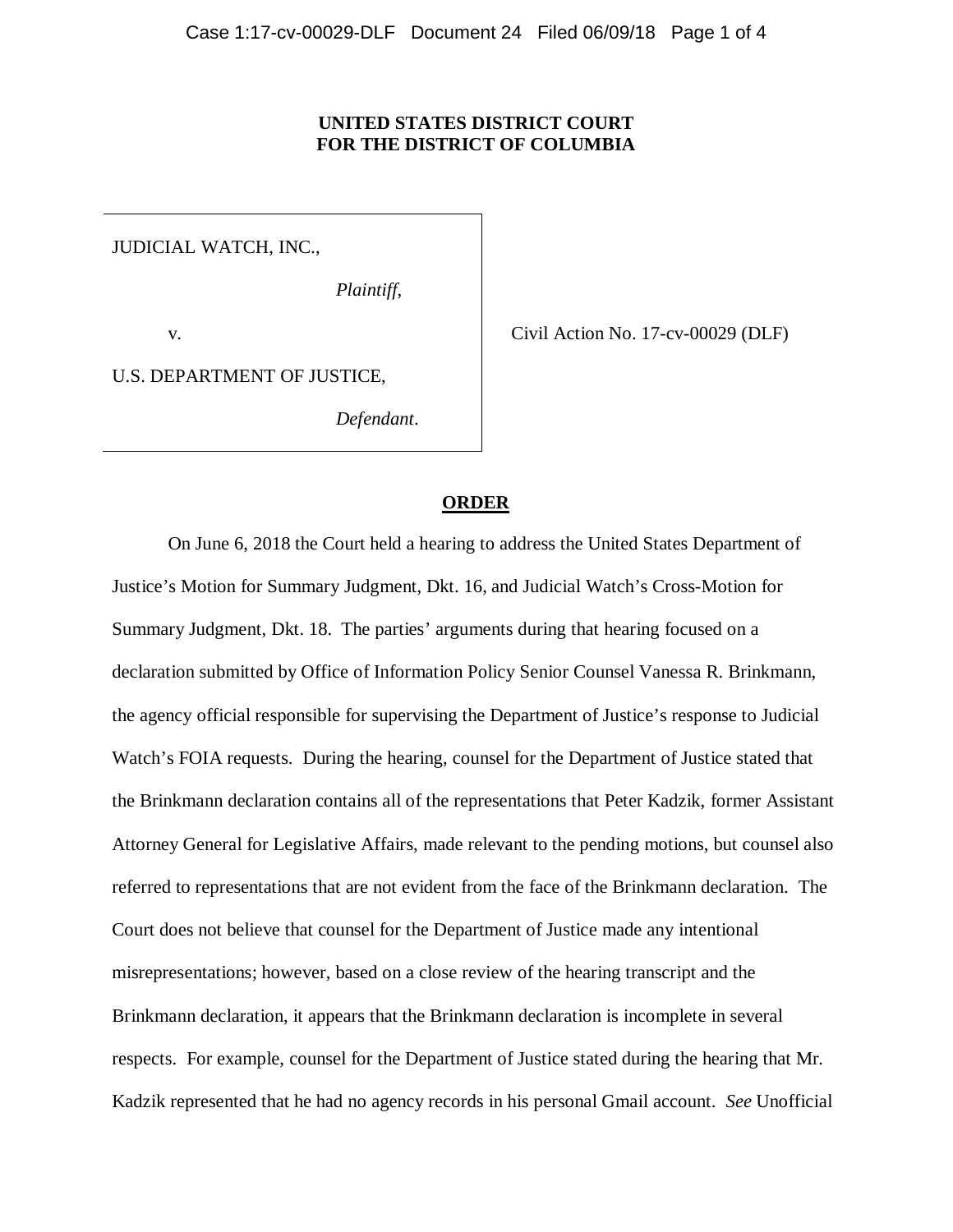## Case 1:17-cv-00029-DLF Document 24 Filed 06/09/18 Page 2 of 4

Tr. 10, June 7, 2018 ("At a minimum we had the obligation . . . to ask Mr. Kadzik whether . . . he had any agency records in this personal e-mail account that wouldn't be captured in official records systems. And once we asked him and *he represented that he did not*, I don't think we had any further legal obligations." (emphasis added)); *id.* ("Not only did he make those representations, he actually went and searched."); *id.* at 11 ("[W]e received the representations from him, not just about the contents of his Gmail account generally but also the results of the specific searches that he ran himself to confirm or support those representations."); *id.* at 11-12 ("I think when a federal employee, particularly a senior Department of Justice official like Mr. Kadzik, *represents that there are no agency records in his personal Gmail account*, I do think the government is intended to take those representations in good faith, absent some evidence to the contrary." (emphasis added)); *id.* at 12 ("I think we had the obligation to at least ask Mr. Kadzik about his e-mail practices generally, about whether he used a personal e-mail account for official business, and that particular e-mail in question. I don't think we were obligated to, you know, distrust the representations that we had received from a senior DOJ official."); *id.* at 13 ("[W]e took additional steps to request additional specific searches by Mr. Kadzik saying . . . I know you're a senior DOJ official *who has now reported to us that you did not have any agency records in your Gmail account* . . . ."); *id.* at 30 ("[H]e confirmed that he understood those obligations and *he represented to us that there were no agency records on his Gmail account* . . . ." (emphasis added)); *id.* at 62 ("[W]e have essentially that representation in the Brinkmann Declaration."); *id.* at 69-70 ("*There are clear representations that we are reporting that we got from Mr. Kadzik about his e-mail practices generally and about the one e-mail in particular* . . . ." (emphasis added)). While the Brinkmann Declaration comes close, it does not reflect that Mr. Kadzik represented that he had no agency or potential agency records in his

- 2 -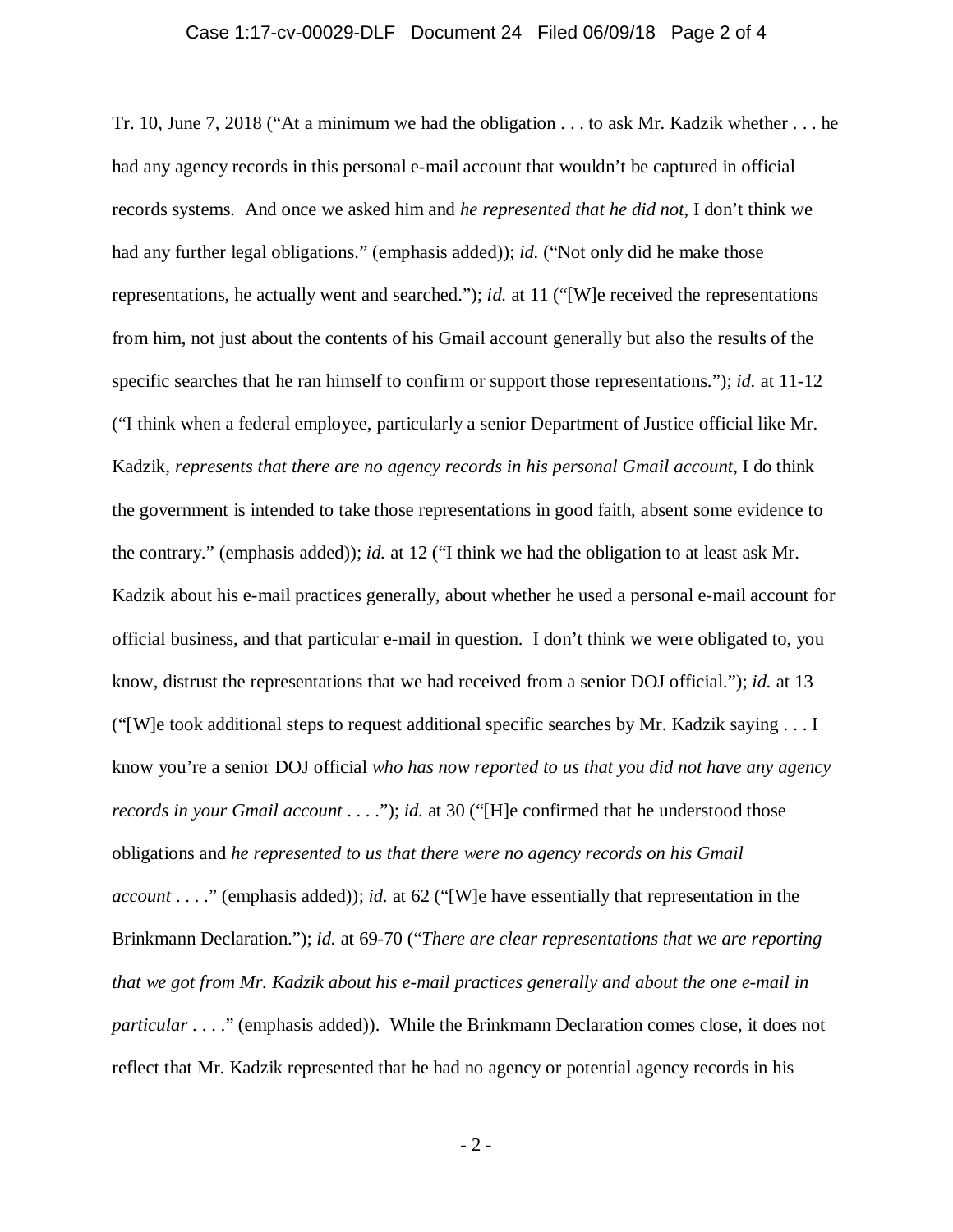# Case 1:17-cv-00029-DLF Document 24 Filed 06/09/18 Page 3 of 4

personal Gmail account. According to the declaration, "[Mr. Kadzik] was confident that his personal Gmail *inbox* contained no agency records or potential agency records." Brinkmann Decl. ¶ 19 (emphasis added), Dkt. 16-3. Although the Brinkmann declaration states that "Mr. Kadzik confirmed that he did not recall ever using his personal Gmail account to send any other similar e-mails to John Podesta, or to anyone else associated with the Clinton campaign," *id.*, this statement does not cover the full scope of Judicial Watch's specific FOIA requests, which include: (1) e-mails sent to or received by Mr. Kadzik using the e-mail address peterkadzik@gmail.com in which he conducted official government business, and (2) e-mails to and from Mr. Kadzik's Gmail address and "any non-government employee" pertaining to "former Secretary of State Hillary Clinton's use of non-state.gov e-mail to conduct official business." *Id.*

Counsel for the Department of Justice also indicated during the June 6, 2018 hearing that Mr. Kadzik opened each e-mail and reviewed each e-mail when conducting the manual searches. Unofficial Tr. 10, June 7, 2018 ("[Manual search] *means opening up the e-mails*." (emphasis added)). But the Brinkmann Declaration does not indicate whether Mr. Kadzik opened and reviewed each e-mail when he conducted the two manual searches, simply reviewed the subject lines of each email, or performed a manual search in a different manner. *See* Brinkmann Decl. ¶ 16 (Mr. Kadzik "performed a manual review (i.e., not using search terms) of the appropriate folders."). It also is unclear whether Mr. Kadzik's initial manual review included searches of "the sent, inbox, and trash folders," *id.*, or simply the sent folder, as counsel for the Department of Justice stated at the hearing, Unofficial Tr. 24, June 7, 2018 ("I think the manual search was limited to the sent folder of his Gmail inbox.").